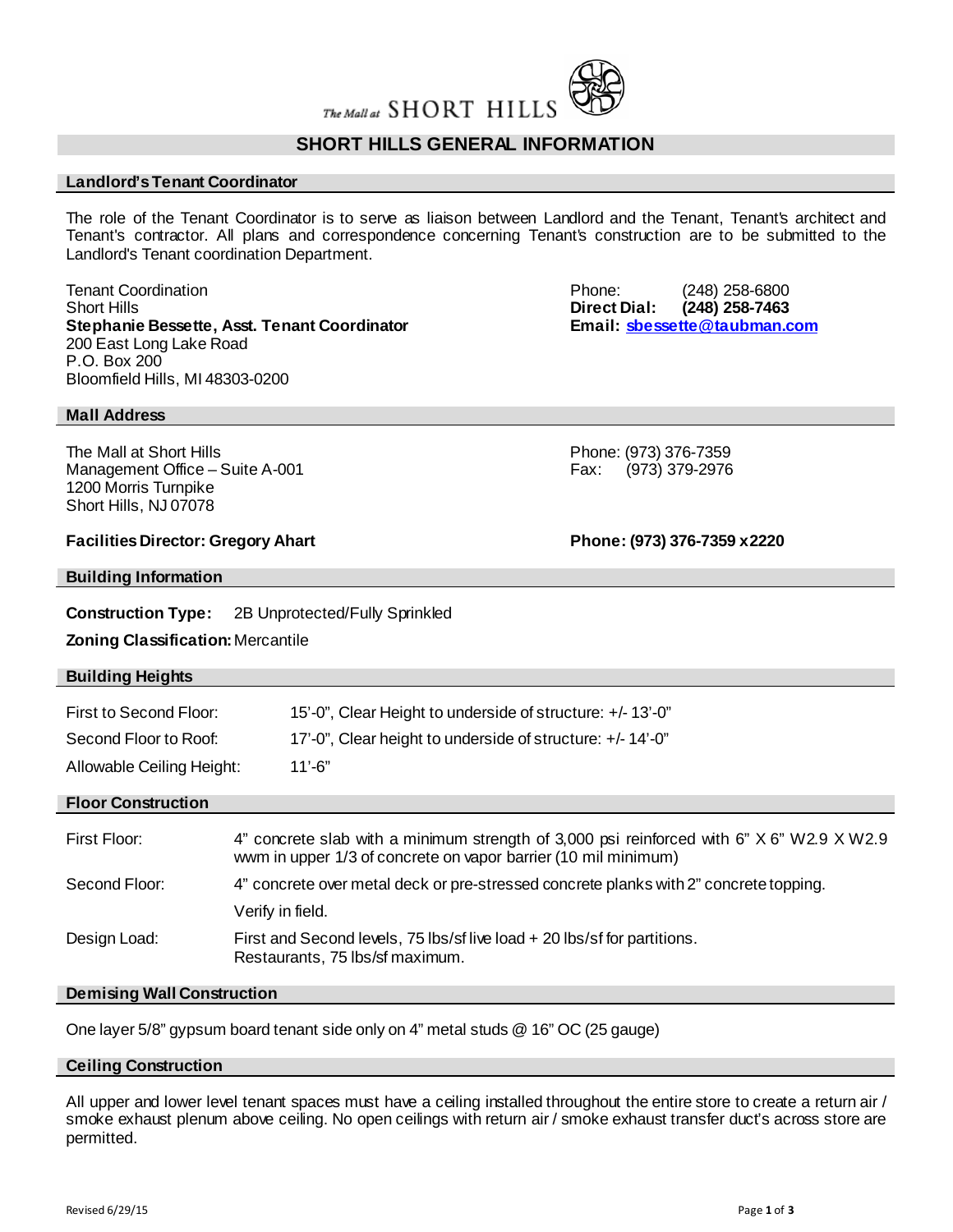

## **Service Corridor Vestibule Required**

## Yes

One layer of 1/2" fire-retardant treated plywood 4'-0" high with 4" metal corner guards 8' high to be installed inside service vestibule recess to match Landlord corridor finish.

## **Utility Services and Points of Connection**

Electrical: Service available to premises: 277/480 volt, 3 phase, 4 wire, 60 hertz.

Watt Density: Retail Tenants: 6.0 watts/SF

Food Service Tenants: 40.0 watts/SF

Tenants with electrical service requirements of *less* than 200 amps connect to tenant distribution centers located in close proximity as determined by Landlord at Tenant expense.

Tenants with service requirements *greater* than 200 amps connect to electrical service equipment in nearest electrical distribution room to Tenants premises as determined by Landlord at Tenant expense.

## **Telephone**

Tenant to extend telephone service in conduit from premises to Landlord's designated telephone closet as determined by Landlord at Tenant's expense.

### **Plumbing**

3/4" Cold Water stub located *above* the premises for first floor tenant's and *below* the floor for second floor tenants, in a location determined by Landlord. Location of larger size stubs must be verified in field and at Tenants expense.

4" Sanitary Sewer and Plumbing Vent stubbed to a location determined by Landlord.

Gas Utility Company meter manifolds locations as determined by Landlord.

### **HVAC**

VAC Conditioned Air Supply stubbed to a location within or in close proximity to tenant's premises. VAV boxes will be provided to the tenant by Landlord in accordance with the Landlord approved construction documents.

Return air is through ceiling plenum. Open ceilings must have ducted returns across the premises.

| Maximum CFM for tenants on the First Floor:  | $= 1.0$ CFM /SF |
|----------------------------------------------|-----------------|
| Maximum CFM for tenants on the Second Floor: | $= 1.0$ CFM/SF  |

Lighting: 6.5 watts/SF Occupancy: One Person /75 SF

All tenant HVAC equipment, make up air systems, exhaust fans, etc., to be located on the roof must be installed on structural steel support rails or equipment curbs on spring isolators located on the roof in locations determined by Landlord.

## **Fire Protection**

Sprinkler system is a hydraulically calculated fire protection system at 225 PSI for 2 Hours.